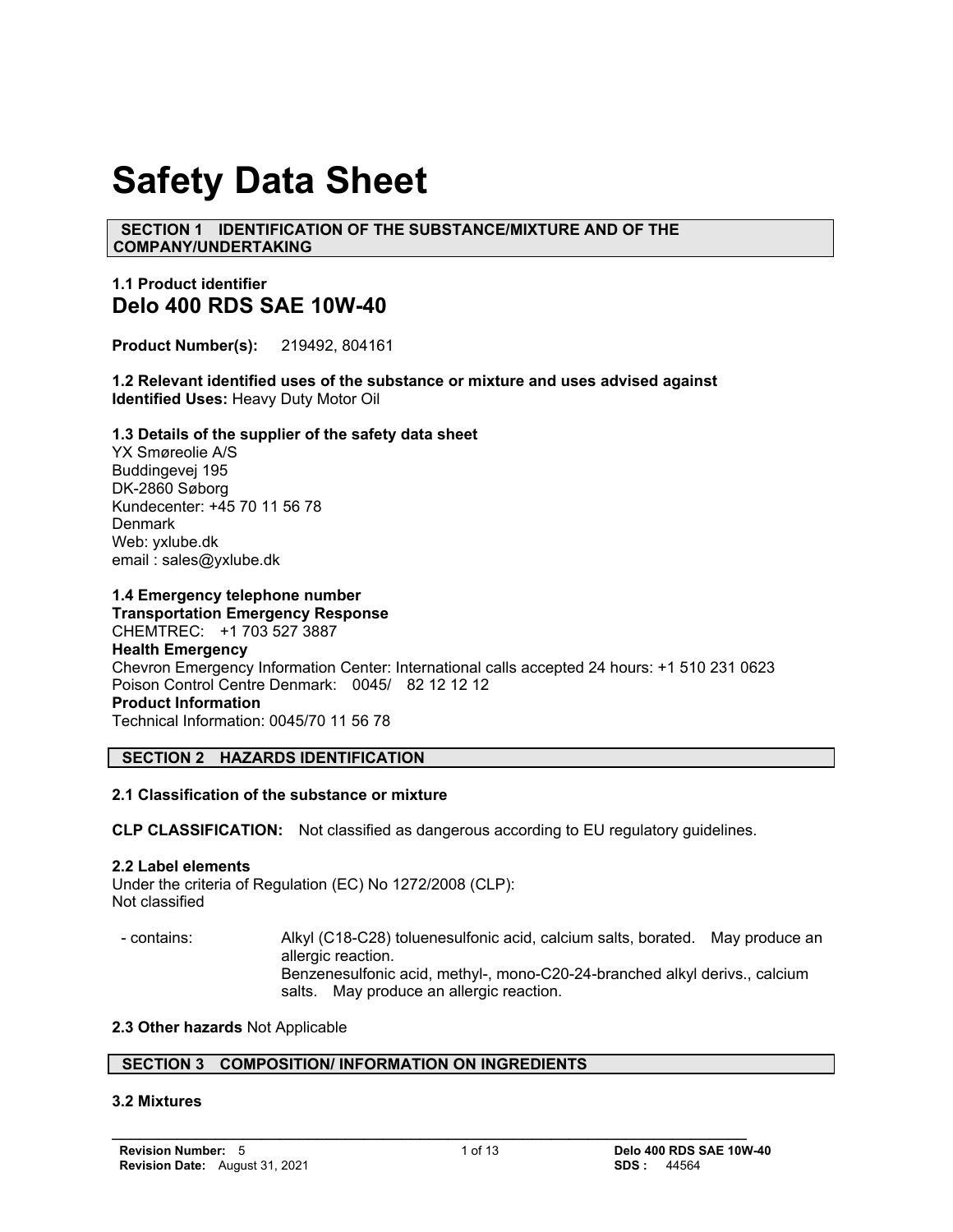This material is a mixture.

| <b>COMPONENTS</b>                                                                          | <b>CAS</b>    | <b>EC</b>                | <b>REGISTRATION</b>        | <b>CLP</b>                                         | <b>AMOUNT</b>              |
|--------------------------------------------------------------------------------------------|---------------|--------------------------|----------------------------|----------------------------------------------------|----------------------------|
|                                                                                            | <b>NUMBER</b> | <b>NUMBER NUMBER</b>     |                            | <b>CLASSIFICATION</b>                              |                            |
| Distillates (petroleum)<br>hydrotreated heavy<br>paraffinic                                | 64742-54-7    |                          | 265-157-1 01-2119484627-25 | None                                               | $20 -$<br>30 %weig<br>∣ht  |
| Lubricating oils<br>(petroleum), C20-50,<br>hydrotreated neutral oil-<br>based             | 72623-87-1    |                          | 276-738-4 01-2119474889-13 | None                                               | $20 -$<br>30 %weig<br>lht. |
| Lubricating oils<br>(petroleum), C20-50,<br>hydrotreated neutral oil-<br>based             | 72623-87-1    |                          | 276-738-4 01-2119474889-13 | Asp. Tox. 1/H304                                   | $20 -$<br>30 %weig<br>lht. |
| Reaction products of<br>diphenylamine with<br>nonene, branched                             | 36878-20-3    |                          | 701-385-4 01-2119488911-28 | Aquatic Chronic<br>l4/H413                         | $1 -$<br>5 %weigh          |
| Alkyl (C18-C28)<br>toluenesulfonic acid,<br>calcium salts, borated                         |               | 953-650-0                | $***$                      | Repr. 2/H361D<br>[C>=17.15]; Skin<br>Sens. 1B/H317 | $0.1 - 5$<br>1 %weigh      |
| Benzenesulfonic acid,<br>methyl-, mono-C20-24-<br>branched alkyl derivs.,<br>calcium salts | 722503-68-6   | <b>Not</b><br>applicable | $***$                      | Skin Sens.<br>1B/H317                              | $0.1 - 5$<br>%weigh        |

The full text of all CLP H-statements is shown in Section 16.

\*\*Not available or substance is not currently required for registration under REACH.

### **SECTION 4 FIRST AID MEASURES**

### **4.1 Description of first aid measures**

**Eye:** No specific first aid measures are required. As a precaution, remove contact lenses, if worn, and flush eyes with water.

**Skin:** No specific first aid measures are required. As a precaution, remove clothing and shoes if contaminated. To remove the material from skin, use soap and water. Discard contaminated clothing and shoes or thoroughly clean before reuse.

**Ingestion:** No specific first aid measures are required. Do not induce vomiting. As a precaution, get medical advice.

**Inhalation:** No specific first aid measures are required. If exposed to excessive levels of material in the air, move the exposed person to fresh air. Get medical attention if coughing or respiratory discomfort occurs.

### **4.2 Most important symptoms and effects, both acute and delayed IMMEDIATE SYMPTOMS AND HEALTH EFFECTS**

**Eye:** Not expected to cause prolonged or significant eye irritation.

**Skin:** Contact with the skin is not expected to be harmful.

**Ingestion:** Not expected to be harmful if swallowed.

**Inhalation:** Not expected to be harmful if inhaled. Contains a petroleum-based mineral oil. May cause respiratory irritation or other pulmonary effects following prolonged or repeated inhalation of oil mist at airborne levels above the recommended mineral oil mist exposure limit. Symptoms of respiratory irritation may include coughing and difficulty breathing.

### **DELAYED OR OTHER SYMPTOMS AND HEALTH EFFECTS:** Not classified.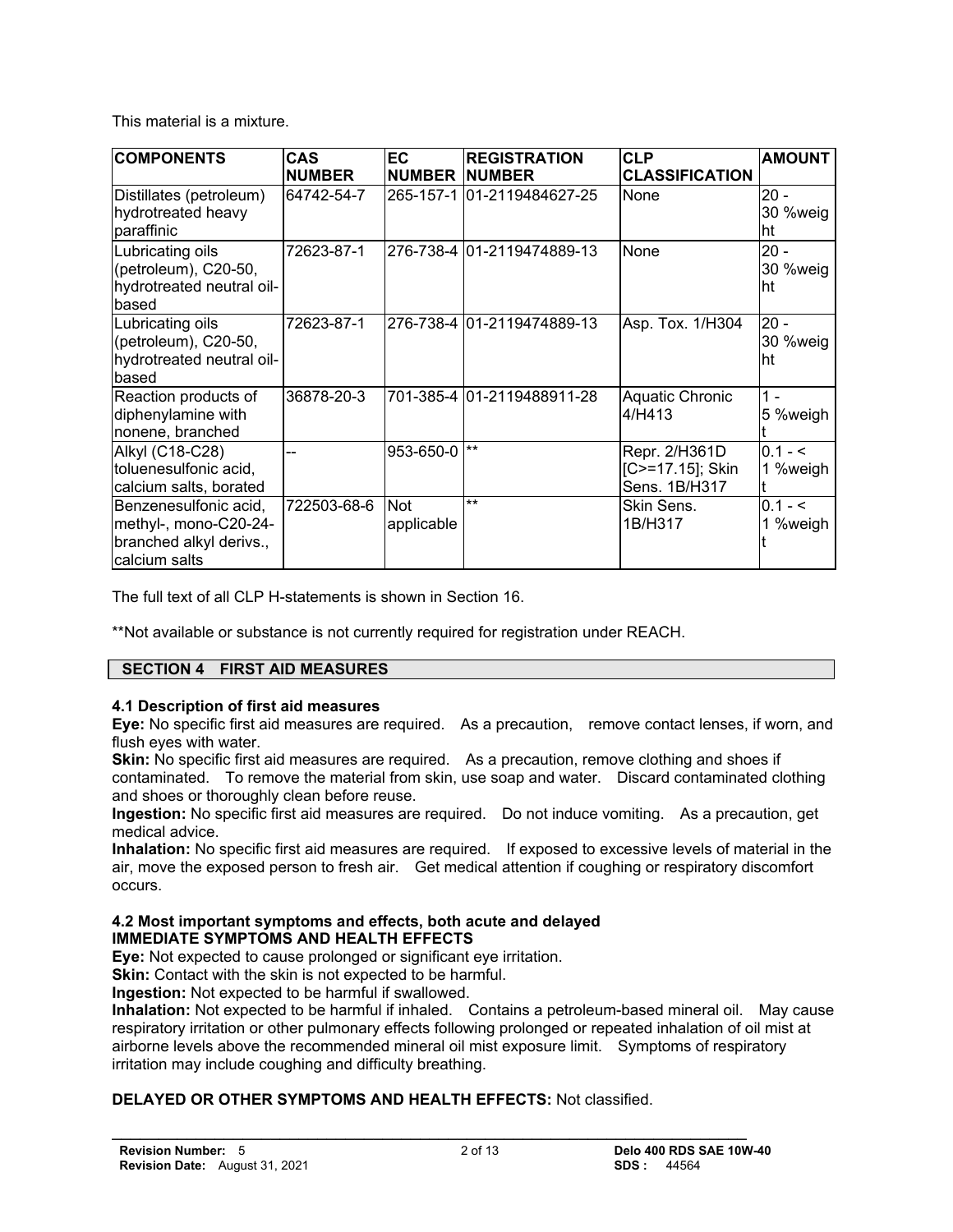### **4.3 Indication of any immediate medical attention and special treatment needed**  Not applicable.

### **SECTION 5 FIRE FIGHTING MEASURES**

### **5.1 Extinguishing media**

Use water fog, foam, dry chemical or carbon dioxide (CO2) to extinguish flames.

### **5.2 Special hazards arising from the substance or mixture**

**Combustion Products:** Highly dependent on combustion conditions. A complex mixture of airborne solids, liquids, and gases including carbon monoxide, carbon dioxide, and unidentified organic compounds will be evolved when this material undergoes combustion. Combustion may form oxides of: Nitrogen, Boron.

### **5.3 Advice for firefighters**

This material will burn although it is not easily ignited. See Section 7 for proper handling and storage. For fires involving this material, do not enter any enclosed or confined fire space without proper protective equipment, including self-contained breathing apparatus.

### **SECTION 6 ACCIDENTAL RELEASE MEASURES**

### **6.1 Personal precautions, protective equipment and emergency procedures**

Eliminate all sources of ignition in vicinity of spilled material. Refer to Sections 5 and 8 for more information.

### **6.2 Environmental precautions**

Stop the source of the release if you can do it without risk. Contain release to prevent further contamination of soil, surface water or groundwater.

### **6.3 Methods and material for containment and cleaning up**

Clean up spill as soon as possible, observing precautions in Exposure Controls/Personal Protection. Use appropriate techniques such as applying non-combustible absorbent materials or pumping. Where feasible and appropriate, remove contaminated soil and dispose of in a manner consistent with applicable requirements. Place other contaminated materials in disposable containers and dispose of in a manner consistent with applicable requirements. Report spills to local authorities as appropriate or required.

### **6.4 Reference to other sections**

See sections 8 and 13.

### **SECTION 7 HANDLING AND STORAGE**

### **7.1 Precautions for safe handling**

**General Handling Information:** Avoid contaminating soil or releasing this material into sewage and drainage systems and bodies of water.

**Precautionary Measures:** Do not get in eyes, on skin, or on clothing. Do not taste or swallow. Wash thoroughly after handling.

**Static Hazard:** Electrostatic charge may accumulate and create a hazardous condition when handling this material. To minimize this hazard, bonding and grounding may be necessary but may not, by themselves, be sufficient. Review all operations which have the potential of generating and accumulating an electrostatic charge and/or a flammable atmosphere (including tank and container filling, splash filling, tank cleaning, sampling, gauging, switch loading, filtering, mixing, agitation, and vacuum truck operations) and use appropriate mitigating procedures.

**Container Warnings:** Container is not designed to contain pressure. Do not use pressure to empty container or it may rupture with explosive force. Empty containers retain product residue (solid, liquid,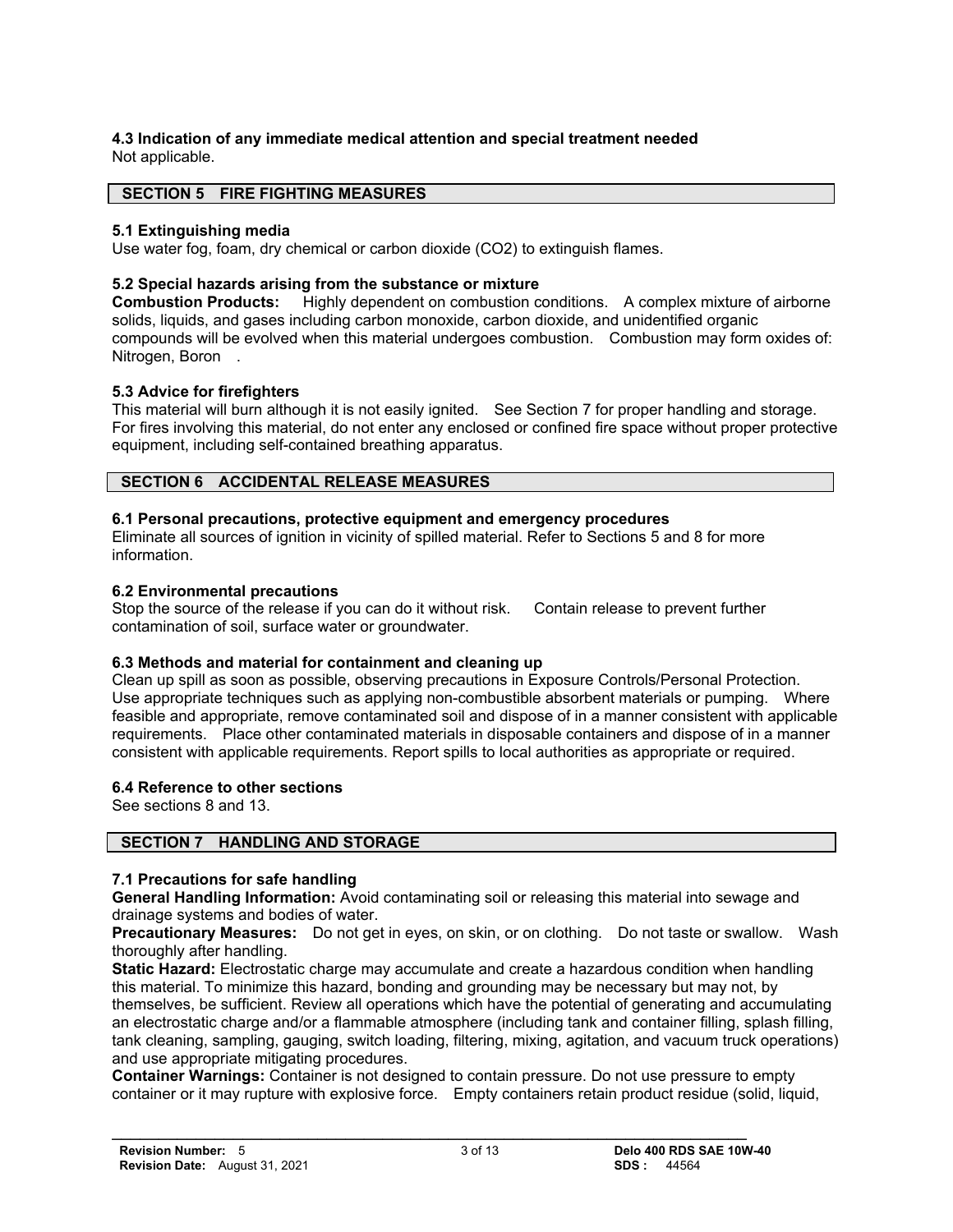and/or vapor) and can be dangerous. Do not pressurize, cut, weld, braze, solder, drill, grind, or expose such containers to heat, flame, sparks, static electricity, or other sources of ignition. They may explode and cause injury or death. Empty containers should be completely drained, properly closed, and promptly returned to a drum reconditioner or disposed of properly.

### **7.2 Conditions for safe storage, including any incompatibilities**

Not Applicable

**7.3 Specific end use(s):**Heavy Duty Motor Oil

### **SECTION 8 EXPOSURE CONTROLS/PERSONAL PROTECTION**

### **GENERAL CONSIDERATIONS:**

Consider the potential hazards of this material (see Section 2), applicable exposure limits, job activities, and other substances in the work place when designing engineering controls and selecting personal protective equipment. If engineering controls or work practices are not adequate to prevent exposure to harmful levels of this material, the personal protective equipment listed below is recommended. The user should read and understand all instructions and limitations supplied with the equipment since protection is usually provided for a limited time or under certain circumstances. Refer to appropriate CEN standards.

### **8.1 Control parameters**

### **Occupational Exposure Limits:**

| Component                                                   | Country/<br><b>Agency</b> | Form | <b>TWA</b> | <b>STEL</b> | Ceiling | <b>Notation</b> |
|-------------------------------------------------------------|---------------------------|------|------------|-------------|---------|-----------------|
| Distillates (petroleum)<br>hydrotreated heavy<br>baraffinic | Denmark                   | Mist | ma/m3      | $- -$       | $- -$   | $- -$           |

Consult local authorities for appropriate values.

# **8.2 Exposure controls**

# **ENGINEERING CONTROLS:**

Use in a well-ventilated area.

### **PERSONAL PROTECTIVE EQUIPMENT**

**Eye/Face Protection:** No special eye protection is normally required. Where splashing is possible, wear safety glasses with side shields as a good safety practice.

**Skin Protection:** No special protective clothing is normally required. Where splashing is possible, select protective clothing depending on operations conducted, physical requirements and other substances in the workplace. Suggested materials for protective gloves include: 4H (PE/EVAL), Nitrile Rubber, Silver Shield, Viton.

**Respiratory Protection:** No respiratory protection is normally required. If user operations generate an oil mist, determine if airborne concentrations are below the occupational exposure limit for mineral oil mist. If not, wear an approved respirator that provides adequate protection from the measured concentrations of this material. For air-purifying respirators use a particulate cartridge.

### **ENVIRONMENTAL EXPOSURE CONTROLS:**

See relevant Community environmental protection legislation or the Annex, as applicable.

### **SECTION 9 PHYSICAL AND CHEMICAL PROPERTIES**

### **Attention: the data below are typical values and do not constitute a specification.**

 $\mathcal{L} = \{ \mathcal{L} \mathcal{L} \mathcal{L} \mathcal{L} \mathcal{L} \mathcal{L} \mathcal{L} \mathcal{L} \mathcal{L} \mathcal{L} \mathcal{L} \mathcal{L} \mathcal{L} \mathcal{L} \mathcal{L} \mathcal{L} \mathcal{L} \mathcal{L} \mathcal{L} \mathcal{L} \mathcal{L} \mathcal{L} \mathcal{L} \mathcal{L} \mathcal{L} \mathcal{L} \mathcal{L} \mathcal{L} \mathcal{L} \mathcal{L} \mathcal{L} \mathcal{L} \mathcal{L} \mathcal{L} \mathcal{L} \$ 

### **9.1 Information on basic physical and chemical properties**

**Appearance**

**Color:** Brown to yellow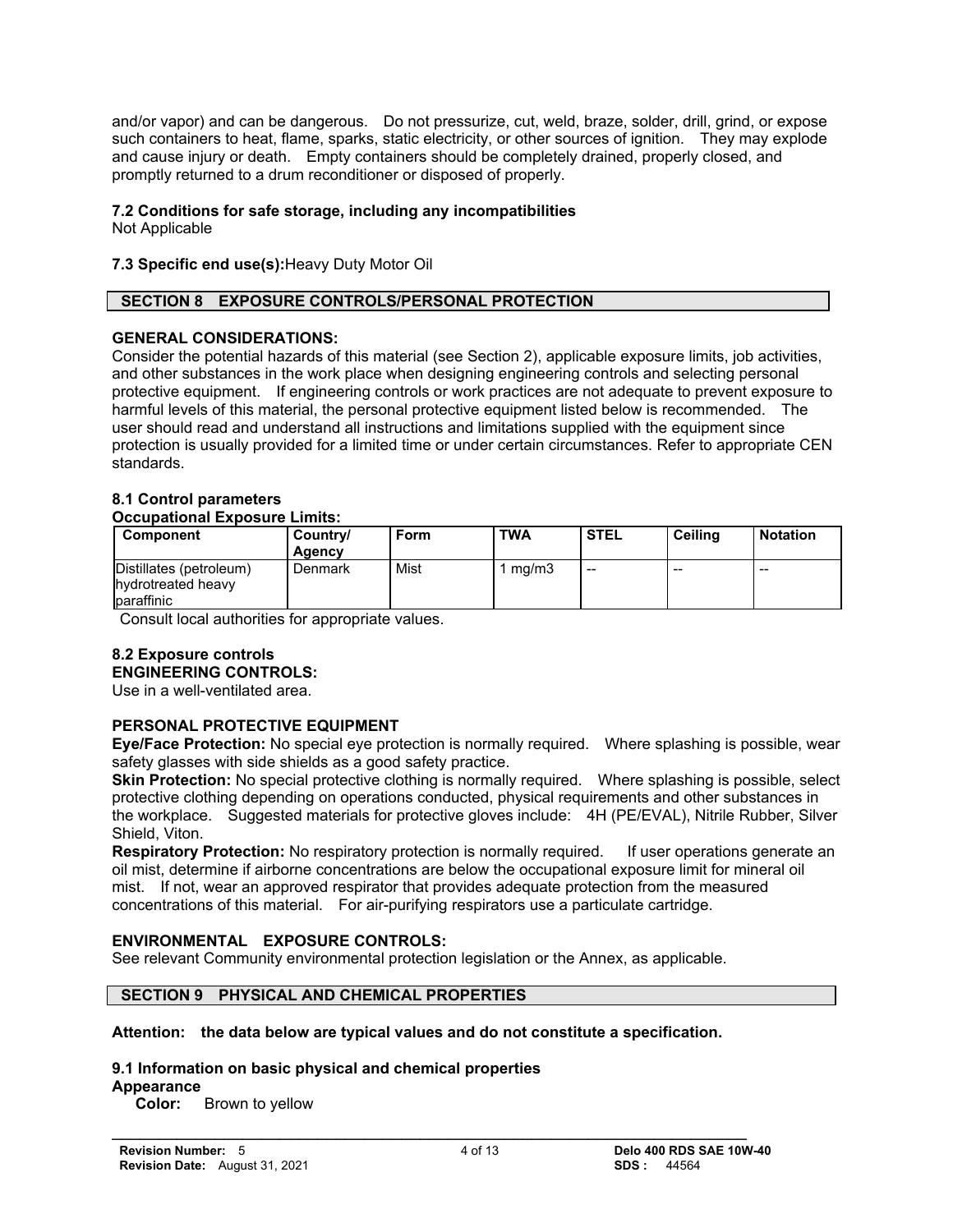**Physical State:** Liquid **Odor:** Petroleum odor **Odor Threshold:** No data available **pH:** Not Applicable **Melting Point:** No data available **Freezing Point:** No data available **Initial Boiling Point:** No data available **Flashpoint:** (Cleveland Open Cup) 210 °C (410 °F) (Minimum) **Evaporation Rate:** No data available **Flammability (solid, gas):** Not Applicable **Flammability (Explosive) Limits (% by volume in air):** Lower: No data available Upper: No data available **Vapor Pressure:** No data available **Vapor Density (Air = 1):** No data available **Density:** 0.8643 kg/l @ 15°C (59°F) (Typical) **Solubility:** Soluble in hydrocarbons; insoluble in water **Partition coefficient: n-octanol/water:** No data available **Auto-ignition temperature:** No data available **Decomposition temperature:** No data available **Viscosity:** 98 mm2/s @ 40°C (104°F) (Typical) **Explosive Properties:** No Data Available **Oxidising properties:** No Data Available

**9.2 Other Information:** No Data Available

### **SECTION 10 STABILITY AND REACTIVITY**

**10.1 Reactivity:** May react with strong acids or strong oxidizing agents, such as chlorates, nitrates, peroxides, etc.

**10.2 Chemical Stability:** This material is considered stable under normal ambient and anticipated storage and handling conditions of temperature and pressure.

**10.3 Possibility of hazardous reactions:** Hazardous polymerization will not occur.

**10.4 Conditions to Avoid:** Not applicable

**10.5 Incompatible materials to avoid:** Not applicable

**10.6 Hazardous decomposition products:** None known (None expected)

### **SECTION 11 TOXICOLOGICAL INFORMATION**

#### **11.1 Information on toxicological effects Product Information:**

**Serious Eye Damage/Irritation:** The eye irritation hazard is based on evaluation of data for similar materials or product components.

**Skin Corrosion/Irritation:** The skin irritation hazard is based on evaluation of data for similar materials or product components.

**Skin Sensitization:** The skin sensitization hazard is based on evaluation of data for product components.

 $\mathcal{L} = \{ \mathcal{L} \mathcal{L} \mathcal{L} \mathcal{L} \mathcal{L} \mathcal{L} \mathcal{L} \mathcal{L} \mathcal{L} \mathcal{L} \mathcal{L} \mathcal{L} \mathcal{L} \mathcal{L} \mathcal{L} \mathcal{L} \mathcal{L} \mathcal{L} \mathcal{L} \mathcal{L} \mathcal{L} \mathcal{L} \mathcal{L} \mathcal{L} \mathcal{L} \mathcal{L} \mathcal{L} \mathcal{L} \mathcal{L} \mathcal{L} \mathcal{L} \mathcal{L} \mathcal{L} \mathcal{L} \mathcal{L} \$ 

**Acute Dermal Toxicity:** The acute dermal toxicity hazard is based on evaluation of data for similar materials or product components.

### **Acute Toxicity Estimate (dermal):** Not Applicable

**Acute Oral Toxicity:** The acute oral toxicity hazard is based on evaluation of data for similar materials or product components.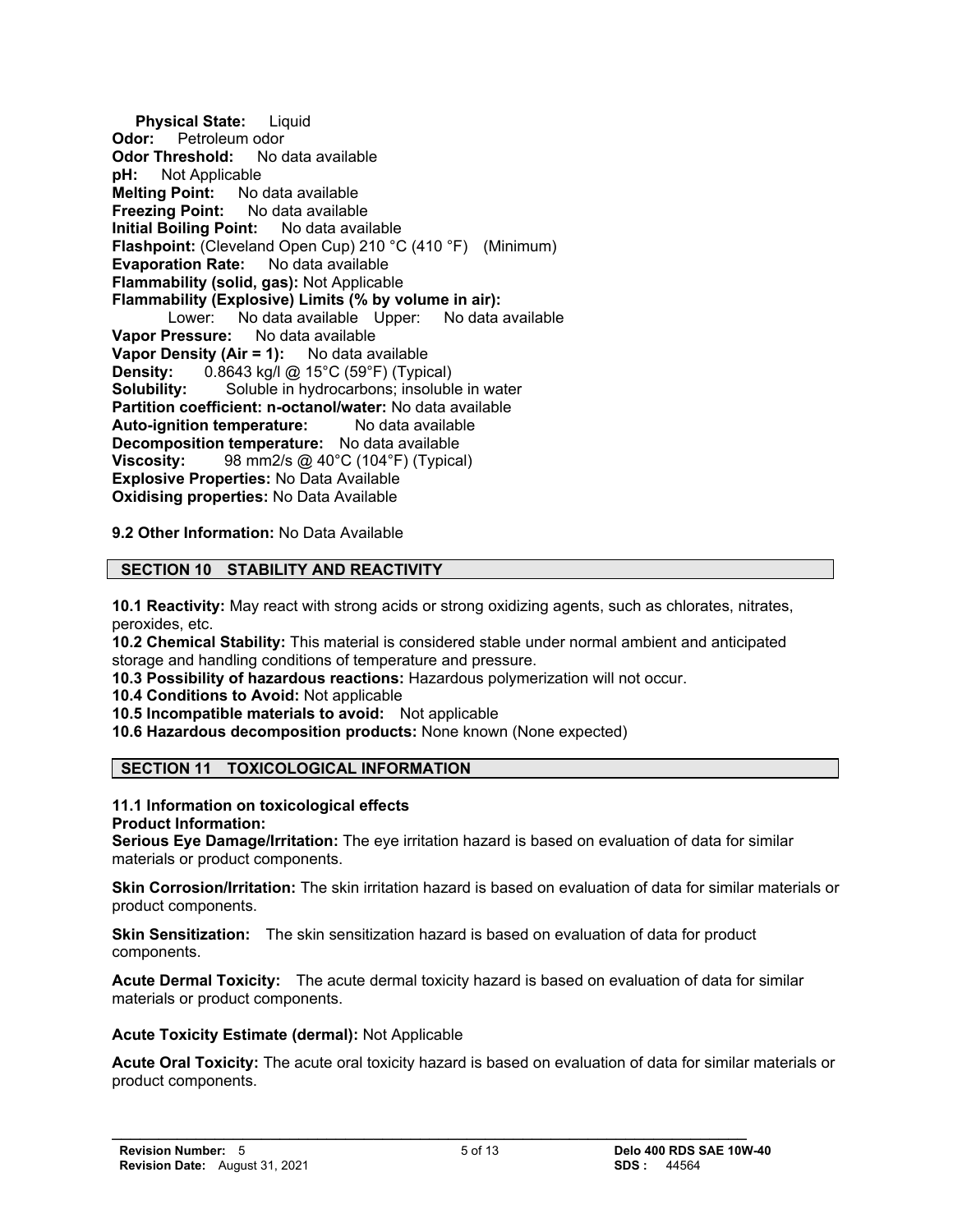### **Acute Toxicity Estimate (oral):** Not Applicable

**Acute Inhalation Toxicity:** The acute inhalation toxicity hazard is based on evaluation of data for product components.

### **Acute Toxicity Estimate (inhalation):** Not Applicable

**Germ Cell Mutagenicity:** The hazard evaluation is based on data for components or a similar material.

**Carcinogenicity:** The hazard evaluation is based on data for components or a similar material.

**Reproductive Toxicity:** The hazard evaluation is based on data for components or a similar material.

**Specific Target Organ Toxicity - Single Exposure:** The hazard evaluation is based on data for components or a similar material.

**Specific Target Organ Toxicity - Repeated Exposure:** The hazard evaluation is based on data for components or a similar material.

### **Aspiration Hazard:** No data available

#### **Component Information:**

| <b>Serious Eye Damage/Irritation:</b>                                                |                                                                  |  |
|--------------------------------------------------------------------------------------|------------------------------------------------------------------|--|
| Lubricating oils (petroleum), C20-50,<br>hydrotreated neutral oil-based              | Based on available data, the classification criteria are not met |  |
| Distillates (petroleum) hydrotreated heavy<br>paraffinic                             | Based on available data, the classification criteria are not met |  |
| Lubricating oils (petroleum), C20-50,<br>hydrotreated neutral oil-based              | Based on available data, the classification criteria are not met |  |
| Reaction products of diphenylamine with<br>nonene, branched                          | Based on available data, the classification criteria are not met |  |
| Alkyl (C18-C28) toluenesulfonic acid,<br>calcium salts, borated                      | Based on available data, the classification criteria are not met |  |
| Benzenesulfonic acid, methyl-, mono-C20-<br>24-branched alkyl derivs., calcium salts | Based on available data, the classification criteria are not met |  |

#### **Skin Corrosion/Irritation:**

| Lubricating oils (petroleum), C20-50,<br>hydrotreated neutral oil-based              | Based on available data, the classification criteria are not met |
|--------------------------------------------------------------------------------------|------------------------------------------------------------------|
| Distillates (petroleum) hydrotreated heavy<br>paraffinic                             | Based on available data, the classification criteria are not met |
| Lubricating oils (petroleum), C20-50,<br>hydrotreated neutral oil-based              | Based on available data, the classification criteria are not met |
| Reaction products of diphenylamine with<br>nonene, branched                          | Based on available data, the classification criteria are not met |
| Alkyl (C18-C28) toluenesulfonic acid,<br>calcium salts, borated                      | Based on available data, the classification criteria are not met |
| Benzenesulfonic acid, methyl-, mono-C20-<br>24-branched alkyl derivs., calcium salts | Based on available data, the classification criteria are not met |

| <b>Skin Sensitization:</b>                                              |                                                                  |
|-------------------------------------------------------------------------|------------------------------------------------------------------|
| Lubricating oils (petroleum), C20-50,<br>hydrotreated neutral oil-based | Based on available data, the classification criteria are not met |
| Distillates (petroleum) hydrotreated heavy<br>baraffinic                | Based on available data, the classification criteria are not met |
| Lubricating oils (petroleum), C20-50,<br>hydrotreated neutral oil-based | Based on available data, the classification criteria are not met |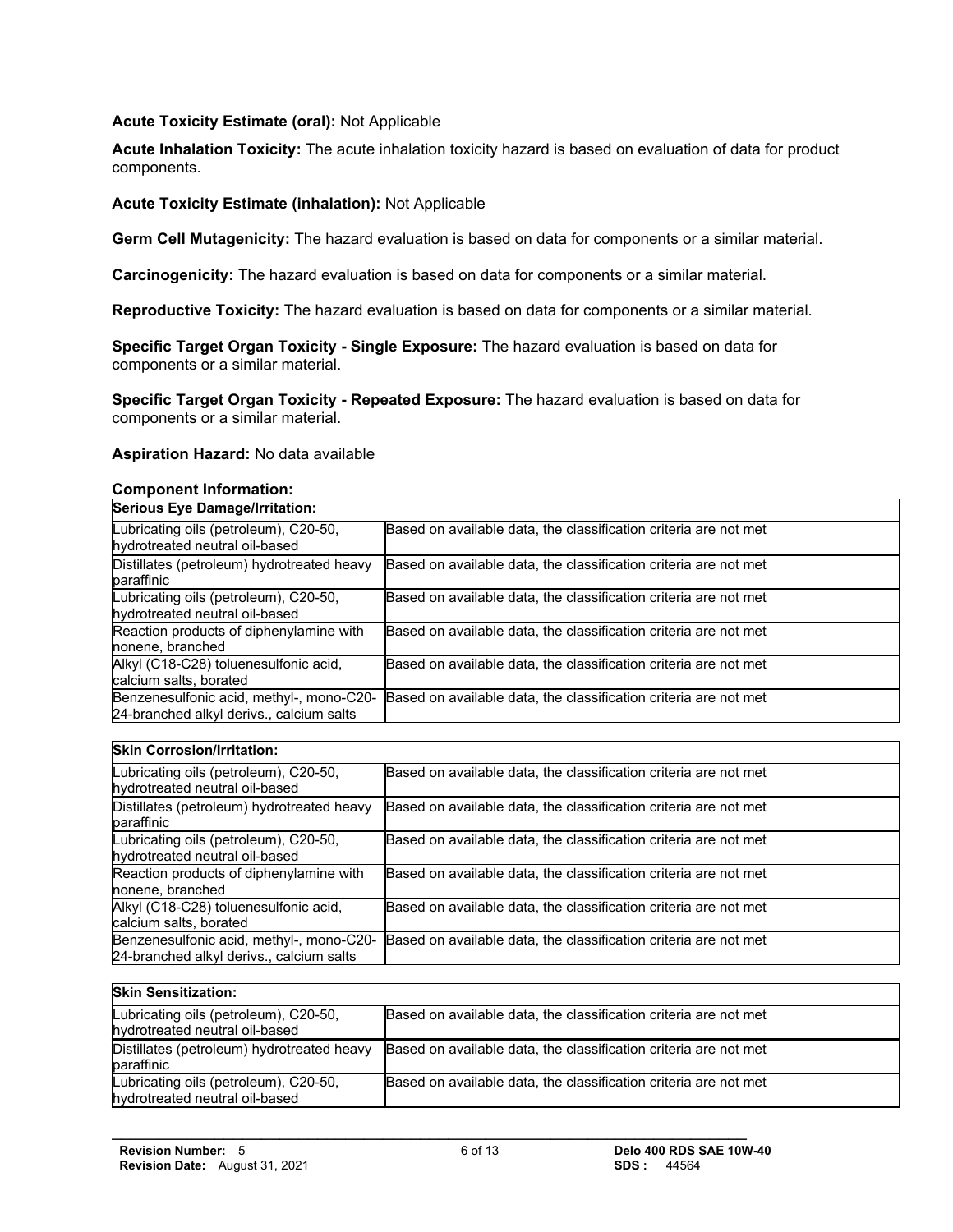| Reaction products of diphenylamine with<br>nonene, branched     | Based on available data, the classification criteria are not met                                                                   |
|-----------------------------------------------------------------|------------------------------------------------------------------------------------------------------------------------------------|
| Alkyl (C18-C28) toluenesulfonic acid,<br>calcium salts, borated | Test Result: May cause allergic skin reaction<br>* read-across data from similar material                                          |
| 24-branched alkyl derivs., calcium salts                        | Benzenesulfonic acid, methyl-, mono-C20- Test Result: May cause allergic skin reaction<br>* read-across data from similar material |

### **Acute Dermal Toxicity:**

| Lubricating oils (petroleum), C20-50,<br>hydrotreated neutral oil-based              | Based on available data, the classification criteria are not met |
|--------------------------------------------------------------------------------------|------------------------------------------------------------------|
| Distillates (petroleum) hydrotreated heavy<br>baraffinic                             | Based on available data, the classification criteria are not met |
| Lubricating oils (petroleum), C20-50,<br>hydrotreated neutral oil-based              | Based on available data, the classification criteria are not met |
| Reaction products of diphenylamine with<br>nonene, branched                          | Based on available data, the classification criteria are not met |
| Alkyl (C18-C28) toluenesulfonic acid,<br>calcium salts, borated                      | Based on available data, the classification criteria are not met |
| Benzenesulfonic acid, methyl-, mono-C20-<br>24-branched alkyl derivs., calcium salts | Based on available data, the classification criteria are not met |

| <b>Acute Oral Toxicity:</b>                                                          |                                                                  |  |
|--------------------------------------------------------------------------------------|------------------------------------------------------------------|--|
| Lubricating oils (petroleum), C20-50,<br>hydrotreated neutral oil-based              | Based on available data, the classification criteria are not met |  |
| Distillates (petroleum) hydrotreated heavy<br>baraffinic                             | Based on available data, the classification criteria are not met |  |
| Lubricating oils (petroleum), C20-50,<br>hydrotreated neutral oil-based              | Based on available data, the classification criteria are not met |  |
| Reaction products of diphenylamine with<br>nonene, branched                          | Based on available data, the classification criteria are not met |  |
| Alkyl (C18-C28) toluenesulfonic acid,<br>calcium salts, borated                      | Based on available data, the classification criteria are not met |  |
| Benzenesulfonic acid, methyl-, mono-C20-<br>24-branched alkyl derivs., calcium salts | Based on available data, the classification criteria are not met |  |

### **Acute Inhalation Toxicity:**

| Lubricating oils (petroleum), C20-50,<br>hydrotreated neutral oil-based              | Based on available data, the classification criteria are not met |
|--------------------------------------------------------------------------------------|------------------------------------------------------------------|
| Distillates (petroleum) hydrotreated heavy<br>paraffinic                             | Based on available data, the classification criteria are not met |
| Lubricating oils (petroleum), C20-50,<br>hydrotreated neutral oil-based              | Based on available data, the classification criteria are not met |
| Reaction products of diphenylamine with<br>nonene, branched                          | Based on available data, the classification criteria are not met |
| Alkyl (C18-C28) toluenesulfonic acid,<br>calcium salts, borated                      | Based on available data, the classification criteria are not met |
| Benzenesulfonic acid, methyl-, mono-C20-<br>24-branched alkyl derivs., calcium salts | Based on available data, the classification criteria are not met |

| <b>Germ Cell Mutagenicity:</b>                                          |                                                                  |
|-------------------------------------------------------------------------|------------------------------------------------------------------|
| Lubricating oils (petroleum), C20-50,<br>hydrotreated neutral oil-based | Based on available data, the classification criteria are not met |
| Distillates (petroleum) hydrotreated heavy<br>paraffinic                | Based on available data, the classification criteria are not met |
| Lubricating oils (petroleum), C20-50,<br>hydrotreated neutral oil-based | Based on available data, the classification criteria are not met |
| Reaction products of diphenylamine with<br>nonene, branched             | Based on available data, the classification criteria are not met |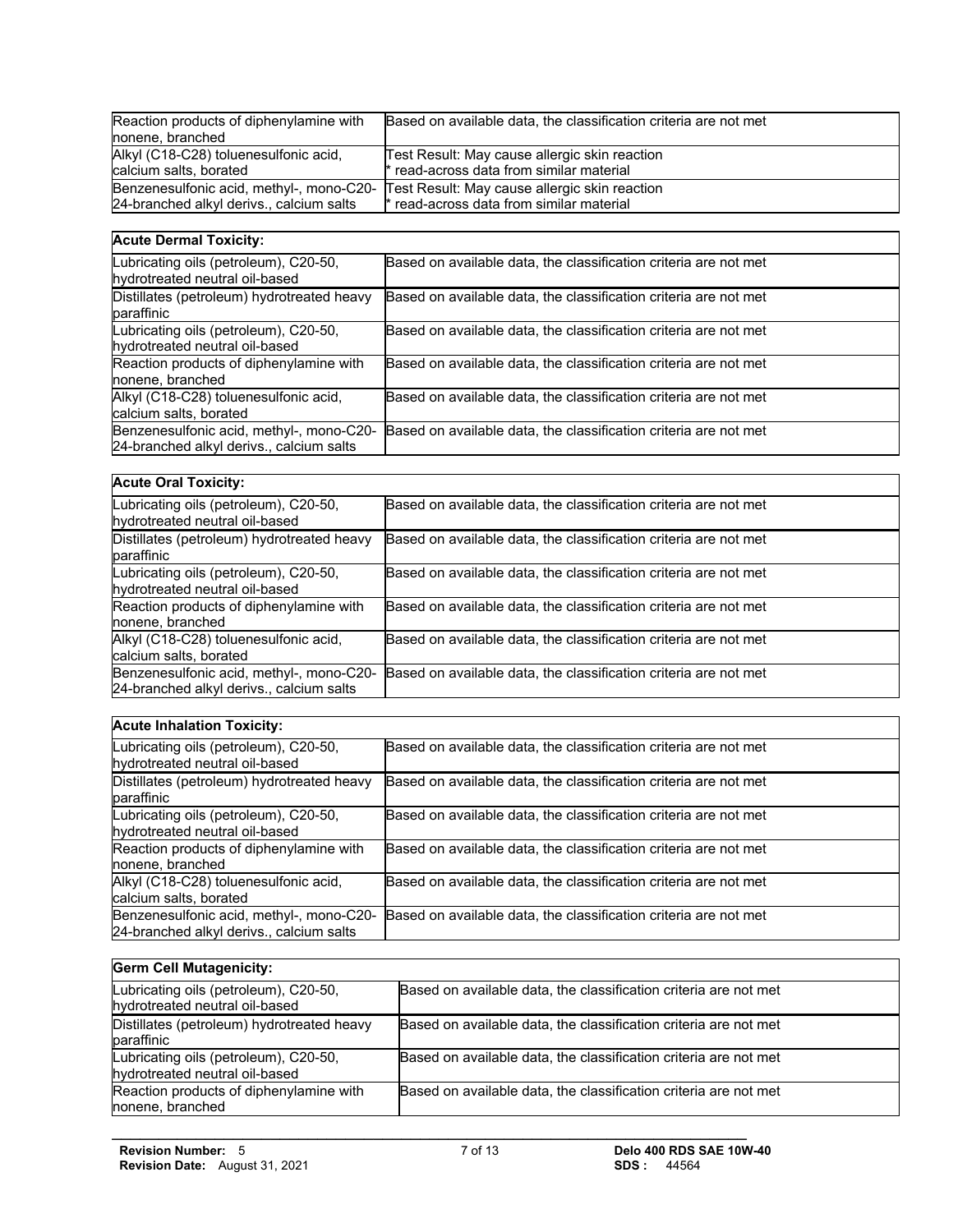|                                       | Alkyl (C18-C28) toluenesulfonic acid, calcium Based on available data, the classification criteria are not met |
|---------------------------------------|----------------------------------------------------------------------------------------------------------------|
| salts, borated                        |                                                                                                                |
|                                       | Benzenesulfonic acid, methyl-, mono-C20-24-Based on available data, the classification criteria are not met    |
| branched alkyl derivs., calcium salts |                                                                                                                |

| Carcinogenicity:                                                                     |                                                                  |  |
|--------------------------------------------------------------------------------------|------------------------------------------------------------------|--|
| Lubricating oils (petroleum), C20-50,<br>hydrotreated neutral oil-based              | Based on available data, the classification criteria are not met |  |
| Distillates (petroleum) hydrotreated heavy<br>paraffinic                             | Based on available data, the classification criteria are not met |  |
| Lubricating oils (petroleum), C20-50,<br>hydrotreated neutral oil-based              | Based on available data, the classification criteria are not met |  |
| Reaction products of diphenylamine with<br>nonene, branched                          | Based on available data, the classification criteria are not met |  |
| Alkyl (C18-C28) toluenesulfonic acid,<br>calcium salts, borated                      | Based on available data, the classification criteria are not met |  |
| Benzenesulfonic acid, methyl-, mono-C20-<br>24-branched alkyl derivs., calcium salts | Based on available data, the classification criteria are not met |  |

| Lubricating oils (petroleum), C20-50,<br>hydrotreated neutral oil-based              | Based on available data, the classification criteria are not met |
|--------------------------------------------------------------------------------------|------------------------------------------------------------------|
| Distillates (petroleum) hydrotreated heavy<br>paraffinic                             | Based on available data, the classification criteria are not met |
| Distillates (petroleum) hydrotreated heavy<br>baraffinic                             | Based on available data, the classification criteria are not met |
| Lubricating oils (petroleum), C20-50,<br>hydrotreated neutral oil-based              | Based on available data, the classification criteria are not met |
| Reaction products of diphenylamine with<br>nonene, branched                          | Based on available data, the classification criteria are not met |
| Alkyl (C18-C28) toluenesulfonic acid,<br>calcium salts, borated                      | Test Result: Suspected of damaging fertility or the unborn child |
| Benzenesulfonic acid, methyl-, mono-C20-<br>24-branched alkyl derivs., calcium salts | Based on available data, the classification criteria are not met |

### **Specific Target Organ Toxicity - Single Exposure:**

| Lubricating oils (petroleum), C20-50,<br>hydrotreated neutral oil-based              | Based on available data, the classification criteria are not met                                               |
|--------------------------------------------------------------------------------------|----------------------------------------------------------------------------------------------------------------|
| Distillates (petroleum) hydrotreated heavy<br>paraffinic                             | Based on available data, the classification criteria are not met                                               |
| Lubricating oils (petroleum), C20-50,<br>hydrotreated neutral oil-based              | Based on available data, the classification criteria are not met                                               |
| Reaction products of diphenylamine with<br>nonene, branched                          | Based on available data, the classification criteria are not met                                               |
| salts, borated                                                                       | Alkyl (C18-C28) toluenesulfonic acid, calcium Based on available data, the classification criteria are not met |
| Benzenesulfonic acid, methyl-, mono-C20-<br>24-branched alkyl derivs., calcium salts | Based on available data, the classification criteria are not met                                               |

| Specific Target Organ Toxicity - Repeated Exposure:                     |                                                                  |
|-------------------------------------------------------------------------|------------------------------------------------------------------|
| Lubricating oils (petroleum), C20-50,<br>hydrotreated neutral oil-based | Based on available data, the classification criteria are not met |
| Distillates (petroleum) hydrotreated heavy<br>paraffinic                | Based on available data, the classification criteria are not met |
| Lubricating oils (petroleum), C20-50,<br>hydrotreated neutral oil-based | Based on available data, the classification criteria are not met |
| Reaction products of diphenylamine with<br>nonene, branched             | Based on available data, the classification criteria are not met |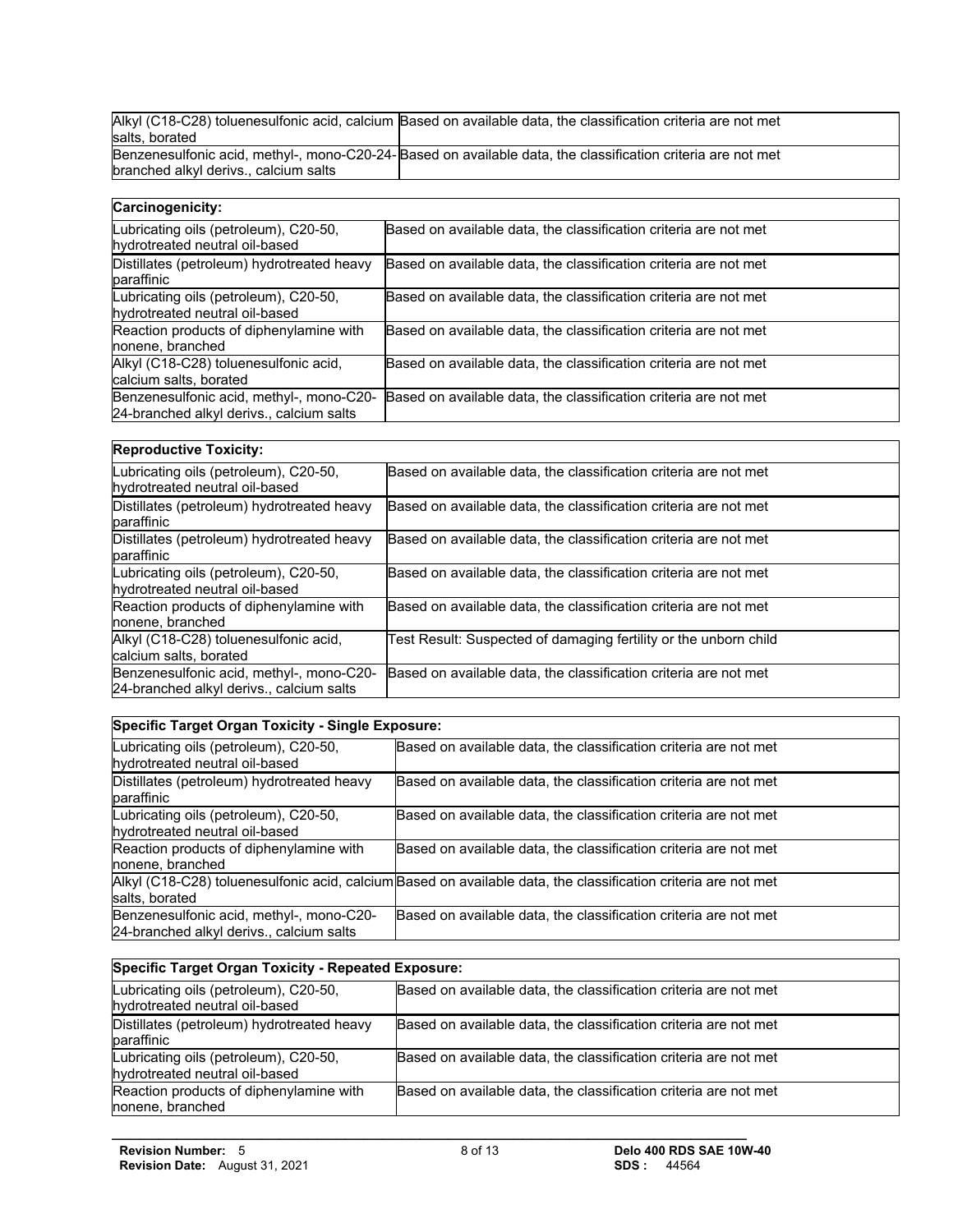|                                          | Alkyl (C18-C28) toluenesulfonic acid, calcium Based on available data, the classification criteria are not met |
|------------------------------------------|----------------------------------------------------------------------------------------------------------------|
| salts, borated                           |                                                                                                                |
| Benzenesulfonic acid, methyl-, mono-C20- | Based on available data, the classification criteria are not met                                               |
| 24-branched alkyl derivs., calcium salts |                                                                                                                |

### **ADDITIONAL TOXICOLOGY INFORMATION:**

 In accordance with the Regulation (EC)No 1272/2008, Nota L, reference IP 346/92: "DMSO Extraction Method", we have determined that the base oils used in this preparation are not carcinogenic. During use in engines, contamination of oil with low levels of cancer-causing combustion products occurs. Used motor oils have been shown to cause skin cancer in mice following repeated application and continuous exposure. Brief or intermittent skin contact with used motor oil is not expected to have serious effects in humans if the oil is thoroughly removed by washing with soap and water.

### **SECTION 12 ECOLOGICAL INFORMATION**

### **Product Information:**

### **12.1 Toxicity**

This material is not expected to be harmful to aquatic organisms. The product has not been tested. The statement has been derived from the properties of the individual components.

### **12.2 Persistence and degradability**

This material is not expected to be readily biodegradable. The product has not been tested. The statement has been derived from the properties of the individual components.

### **12.3 Bioaccumulative potential**

Bioconcentration Factor: No Data Available Octanol/Water Partition Coefficient: No data available

### **12.4 Mobility in soil**

No data available.

### **12.5 Results of PBT and vPvB assessment**

This product is not, or does not contain, a substance that is a potential PBT or a vPvB.

### **12.6 Other adverse effects**

No other adverse effects identified.

### **Component Information:**

| <b>Acute Toxicity:</b>                                       |                                                                  |
|--------------------------------------------------------------|------------------------------------------------------------------|
| Lubricating oils (petroleum), C20-50,                        | Based on available data, the classification criteria are not met |
| hydrotreated neutral oil-based                               |                                                                  |
| Distillates (petroleum) hydrotreated                         | Based on available data, the classification criteria are not met |
| heavy paraffinic                                             |                                                                  |
| Lubricating oils (petroleum), C20-50,                        | Based on available data, the classification criteria are not met |
| hydrotreated neutral oil-based                               |                                                                  |
| Reaction products of diphenylamine with                      | Test Qualifier: EC50                                             |
| nonene, branched                                             | Test Result: 733 mg/l                                            |
|                                                              | Species: Invertebrate                                            |
|                                                              | Duration:48 hour(s)                                              |
| Reaction products of diphenylamine with Test Qualifier: LC50 |                                                                  |
| nonene, branched                                             | Test Result: >10.000 mq/l                                        |
|                                                              | Species: Fish                                                    |
|                                                              | Duration:96 hour(s)                                              |
| Reaction products of diphenylamine with                      | Test Qualifier: EC50 (growth rate)                               |
| nonene, branched                                             | Test Result: 600 mg/l                                            |
|                                                              | Species: Algae                                                   |
|                                                              | Duration: 72 hour(s)                                             |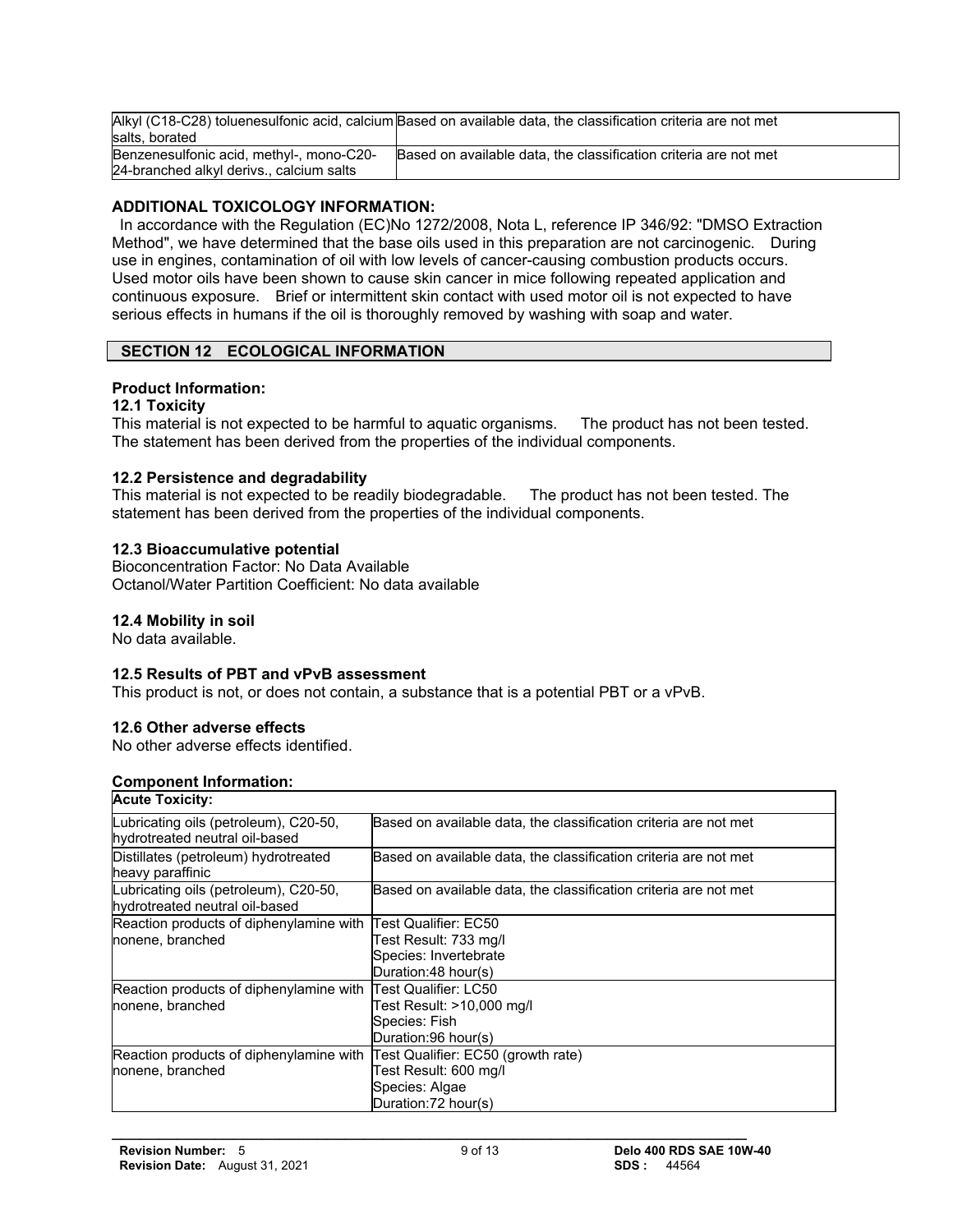| Alkyl (C18-C28) toluenesulfonic acid,<br>calcium salts, borated                                | Based on available data, the classification criteria are not met |
|------------------------------------------------------------------------------------------------|------------------------------------------------------------------|
| Benzenesulfonic acid, methyl-, mono-<br>C20-24-branched alkyl derivs., calcium<br><b>salts</b> | Based on available data, the classification criteria are not met |

| Long-term Toxicity:                                                                     |                                                                  |
|-----------------------------------------------------------------------------------------|------------------------------------------------------------------|
| Lubricating oils (petroleum), C20-50,<br>hydrotreated neutral oil-based                 | Based on available data, the classification criteria are not met |
| Distillates (petroleum) hydrotreated<br>heavy paraffinic                                | Based on available data, the classification criteria are not met |
| Lubricating oils (petroleum), C20-50,<br>hydrotreated neutral oil-based                 | Based on available data, the classification criteria are not met |
| Reaction products of diphenylamine with<br>nonene, branched                             | No test data available                                           |
| Alkyl (C18-C28) toluenesulfonic acid,<br>calcium salts, borated                         | Based on available data, the classification criteria are not met |
| Benzenesulfonic acid, methyl-, mono-<br>C20-24-branched alkyl derivs., calcium<br>salts | Based on available data, the classification criteria are not met |

| <b>Biodegradation:</b>                                                                  |                                                                  |
|-----------------------------------------------------------------------------------------|------------------------------------------------------------------|
| Distillates (petroleum) hydrotreated<br>heavy paraffinic                                | Based on available data, the classification criteria are not met |
| Lubricating oils (petroleum), C20-50,<br>hydrotreated neutral oil-based                 | Based on available data, the classification criteria are not met |
| Lubricating oils (petroleum), C20-50,<br>hydrotreated neutral oil-based                 | Based on available data, the classification criteria are not met |
| Reaction products of diphenylamine with<br>nonene, branched                             | Test Result: Not readily biodegradable                           |
| Alkyl (C18-C28) toluenesulfonic acid,<br>calcium salts, borated                         | Based on available data, the classification criteria are not met |
| Benzenesulfonic acid, methyl-, mono-<br>C20-24-branched alkyl derivs., calcium<br>salts | Based on available data, the classification criteria are not met |

| <b>Bioaccumulative Potential:</b>                                                       |                                                                  |
|-----------------------------------------------------------------------------------------|------------------------------------------------------------------|
| Distillates (petroleum) hydrotreated<br>heavy paraffinic                                | Based on available data, the classification criteria are not met |
| Lubricating oils (petroleum), C20-50,<br>hydrotreated neutral oil-based                 | Based on available data, the classification criteria are not met |
| Lubricating oils (petroleum), C20-50,<br>hydrotreated neutral oil-based                 | Based on available data, the classification criteria are not met |
| Reaction products of diphenylamine with<br>nonene, branched                             | No test data available                                           |
| Alkyl (C18-C28) toluenesulfonic acid,<br>calcium salts, borated                         | Based on available data, the classification criteria are not met |
| Benzenesulfonic acid, methyl-, mono-<br>C20-24-branched alkyl derivs., calcium<br>salts | Based on available data, the classification criteria are not met |

### **SECTION 13 DISPOSAL CONSIDERATIONS**

### **13.1 Waste treatment methods**

Use material for its intended purpose or recycle if possible. Oil collection services are available for used oil recycling or disposal. Place contaminated materials in containers and dispose of in a manner consistent with applicable regulations. Contact your sales representative or local environmental or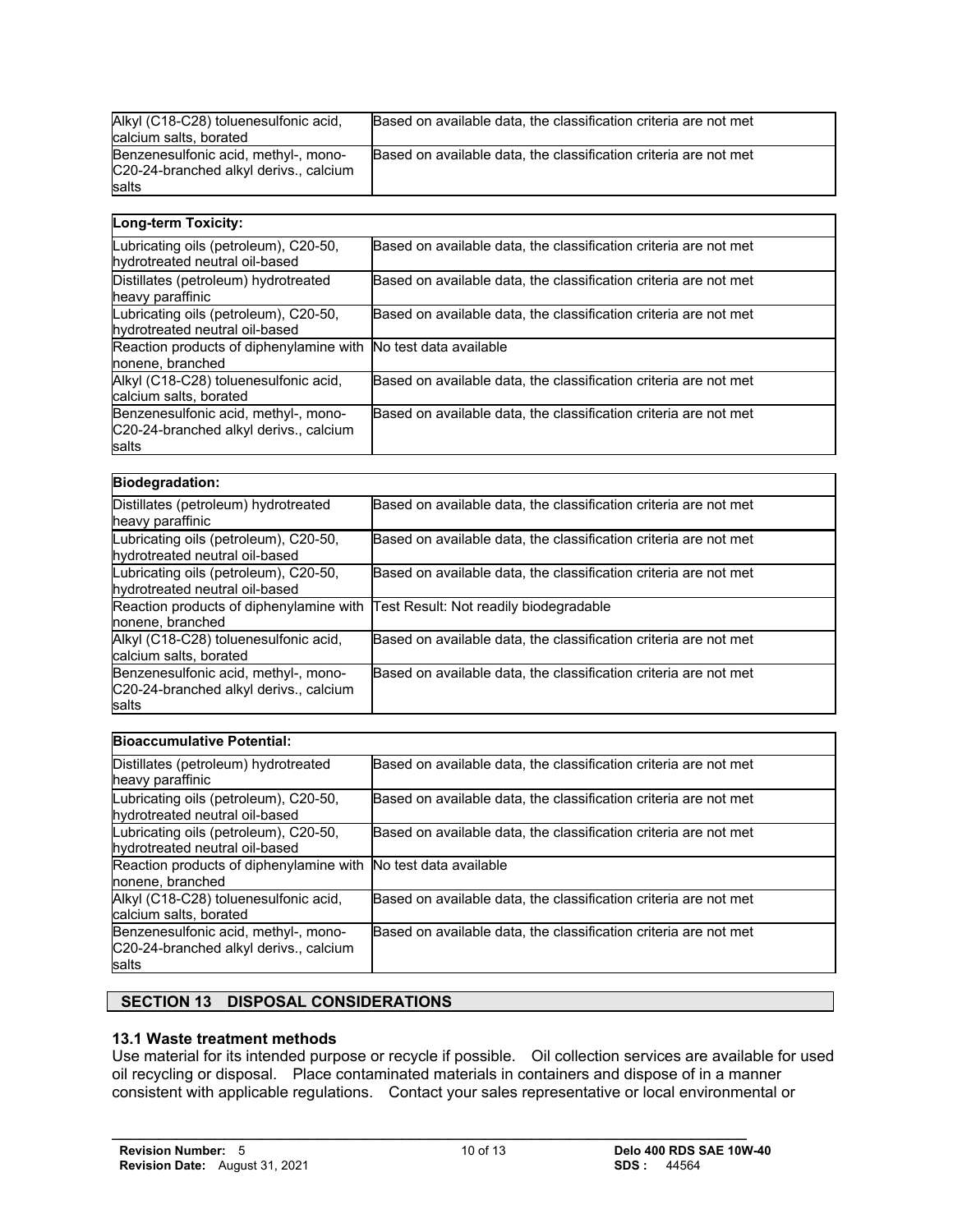health authorities for approved disposal or recycling methods. In accordance with European Waste Catalogue (E.W.C.) the codification is the following:13 02 05

### **SECTION 14 TRANSPORT INFORMATION**

The description shown may not apply to all shipping situations. Consult appropriate Dangerous Goods Regulations for additional description requirements (e.g., technical name) and mode-specific or quantityspecific shipping requirements.

### **ADR/RID**

NOT REGULATED AS DANGEROUS GOODS FOR TRANSPORT

**14.1 UN number:** Not applicable

**14.2 UN proper shipping name:** Not applicable

**14.3 Transport hazard class(es):** Not applicable

**14.4 Packing group:** Not applicable

**14.5 Environmental hazards:** Not applicable

**14.6 Special precautions for user:** Not applicable

### **ICAO / IATA**

NOT REGULATED AS DANGEROUS GOODS FOR TRANSPORT

**14.1 UN number:** Not applicable

**14.2 UN proper shipping name:** Not applicable

**14.3 Transport hazard class(es):** Not applicable

**14.4 Packing group:** Not applicable

**14.5 Environmental hazards:** Not applicable

**14.6 Special precautions for user:** Not applicable

**IMO / IMDG**

NOT REGULATED AS DANGEROUS GOODS FOR TRANSPORT

**14.1 UN number:** Not applicable

**14.2 UN proper shipping name:** Not applicable

**14.3 Transport hazard class(es):** Not applicable

**14.4 Packing group:** Not applicable

**14.5 Environmental hazards:** Not applicable

**14.6 Special precautions for user:** Not applicable

**14.7 Transport in bulk according to Annex II of MARPOL 73/78 and the IBC code:** Not applicable

### **SECTION 15 REGULATORY INFORMATION**

#### **15.1 Safety, health and environmental regulations/legislation specific for the substance or mixture REGULATORY LISTS SEARCHED:**

01=EU Directive 76/769/EEC: Restrictions on the marketing and use of certain dangerous substances.

02=EU Directive 90/394/EEC: Carcinogens at work.

03=EU Directive 92/85/EEC: Pregnant or breastfeeding workers.

04=EU Directive 96/82/EC (Seveso II): Article 9.

05=EU Directive 96/82/EC (Seveso II): Articles 6 and 7.

06=EU Directive 98/24/EC: Chemical agents at work.

07=EU Directive 2004/37/EC: On the protection of workers.

08=EU Regulation EC No. 689/2008: Annex 1, Part 1.

09=EU Regulation EC No. 689/2008: Annex 1, Part 2.

10=EU Regulation EC No. 689/2008: Annex 1, Part 3.

11=EU Regulation EC No. 850/2004: Prohibiting and restricting persistent organic pollutants (POPs).

 $\mathcal{L} = \{ \mathcal{L} \mathcal{L} \mathcal{L} \mathcal{L} \mathcal{L} \mathcal{L} \mathcal{L} \mathcal{L} \mathcal{L} \mathcal{L} \mathcal{L} \mathcal{L} \mathcal{L} \mathcal{L} \mathcal{L} \mathcal{L} \mathcal{L} \mathcal{L} \mathcal{L} \mathcal{L} \mathcal{L} \mathcal{L} \mathcal{L} \mathcal{L} \mathcal{L} \mathcal{L} \mathcal{L} \mathcal{L} \mathcal{L} \mathcal{L} \mathcal{L} \mathcal{L} \mathcal{L} \mathcal{L} \mathcal{L} \$ 

12=EU REACH, Annex XVII: Restrictions on manufacture, placing on the market and use of certain dangerous substances, mixture & article.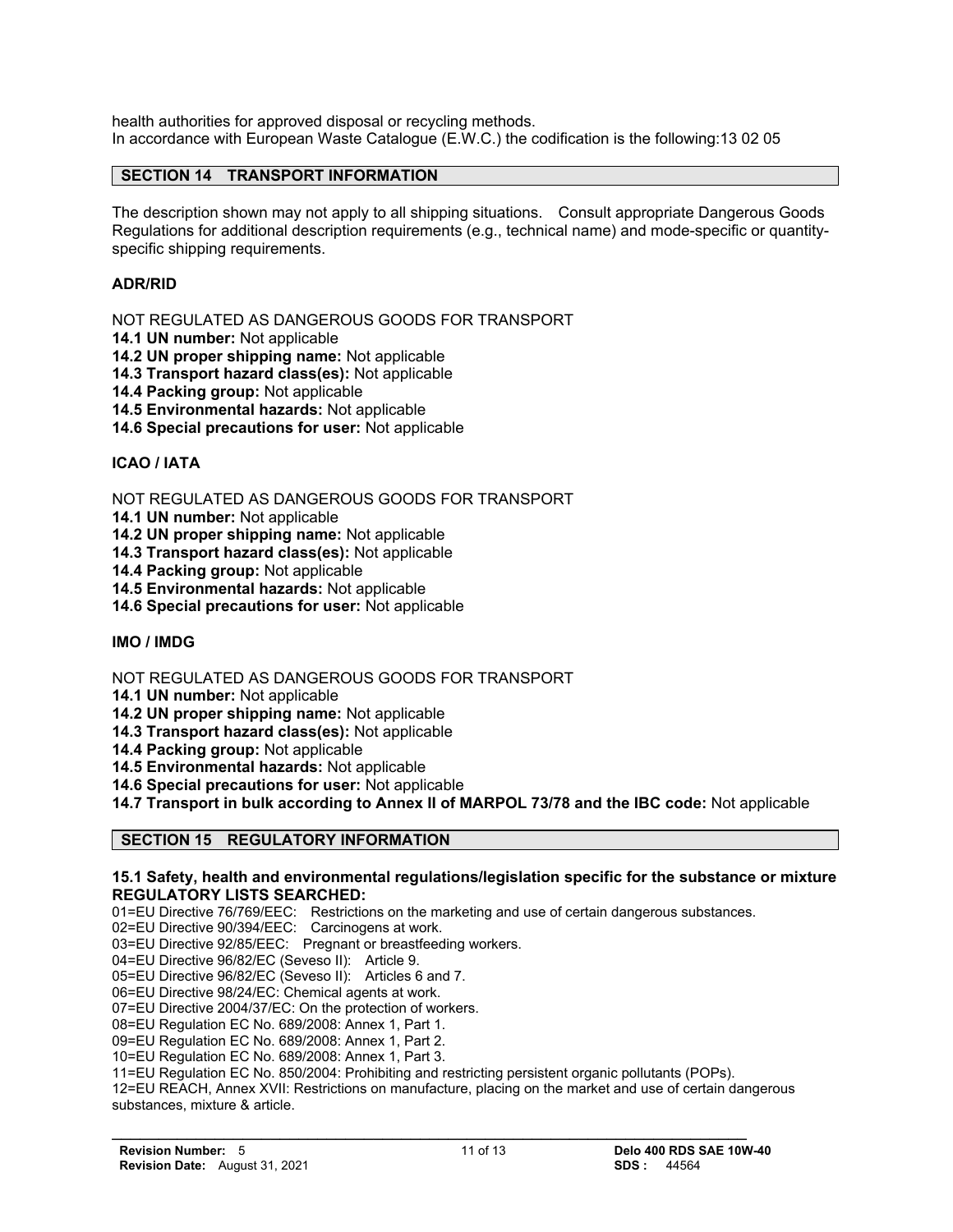13=EU REACH, Annex XIV: Authorization List or Candidate List of Substances of Very High Concern for Authorization (SVHC).

The following components of this material are found on the regulatory lists indicated. Distillates (petroleum) hydrotreated heavy paraffinic 02, 03, 06, 12 Lubricating oils (petroleum), C20-50, hydrotreated 02, 03, 06, 12 neutral oil-based Lubricating oils (petroleum), C20-50, hydrotreated 02, 03, 06, 12 neutral oil-based

### **CHEMICAL INVENTORIES:**

All components comply with the following chemical inventory requirements: AIIC (Australia), DSL (Canada), ENCS (Japan), KECI (Korea), NZIoC (New Zealand), PICCS (Philippines), TCSI (Taiwan), TSCA (United States).

One or more components is listed on ELINCS (European Union). All other components are listed or exempted from listing on EINECS.

### **15.2 Chemical safety assessment**

No chemical safety assessment.

### **SECTION 16 OTHER INFORMATION**

**REVISION STATEMENT:** SECTION 01 - Health Emergency information was modified.

SECTION 01 - Transportation Emergency Response information was modified.

SECTION 02.2 - Hazardous Component Identification List information was modified.

SECTION 03 - Composition information was modified.

SECTION 11 - Toxicological Information information was modified.

SECTION 12 - Ecological Information information was modified.

SECTION 15 - Regulatory Information information was modified.

SECTION 16 - Full Text of H-Statements information was modified.

### **Revision Date:** August 31, 2021

### **Full text of CLP H-statements:**

H304; May be fatal if swallowed and enters airways

H413; May cause long lasting harmful effects to aquatic life

H361d; Suspected of damaging the unborn child

H317; May cause allergic skin reaction

### **ABBREVIATIONS THAT MAY HAVE BEEN USED IN THIS DOCUMENT:**

| TLV                          | TWA                                     |
|------------------------------|-----------------------------------------|
| Threshold Limit Value        | Time Weighted Average                   |
| $\overline{\phantom{a}}$     | $\overline{\phantom{a}}$                |
| <b>STEL</b>                  | PEL                                     |
| Short-term Exposure Limit    | Permissible Exposure Limit              |
| $\blacksquare$               | $\overline{\phantom{a}}$                |
| <b>CVX</b>                   | CAS                                     |
| Chevron                      | <b>Chemical Abstract Service Number</b> |
| $\overline{\phantom{a}}$     | $\overline{\phantom{a}}$                |
| NQ.<br>Not Quantifiable<br>- |                                         |

 Prepared according to the EU Regulation 1907/2006 (as amended) by Chevron Energy Technology Company, 6001 Bollinger Canyon Road, San Ramon, CA 94583.

**The above information is based on the data of which we are aware and is believed to be correct as of the date hereof. Since this information may be applied under conditions beyond our control and with which we may be unfamiliar and since data made available subsequent to the date hereof may suggest modifications of the information, we do not assume any responsibility for the results of its use. This information is furnished upon condition that the person receiving it shall make his own determination of the suitability of the material for his particular purpose.**